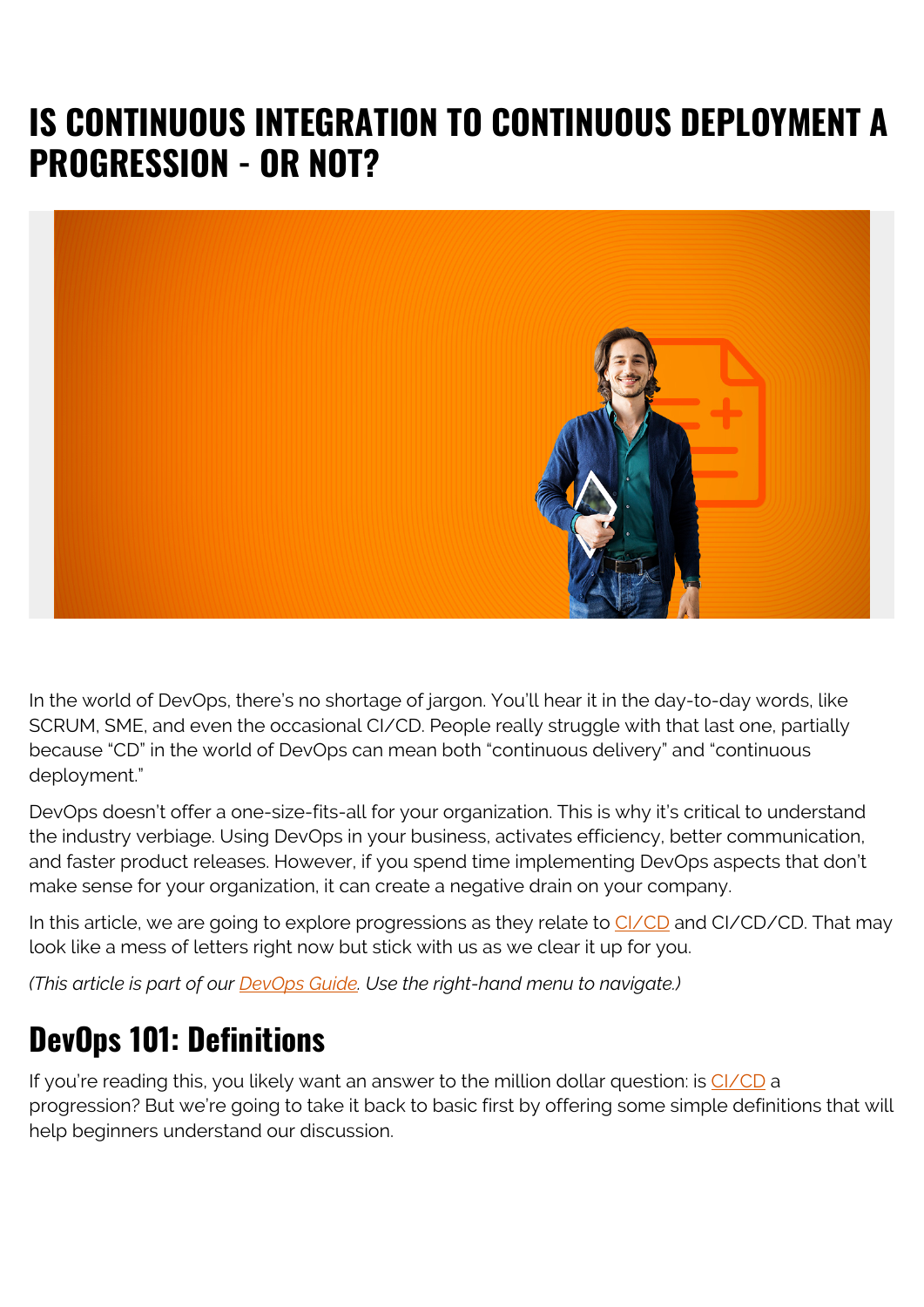## **What is a Progression?**

For the purposes of this article, a progression is forward momentum in a chain of DevOps exercises required to reach the end goal of greater efficiency and faster software delivery. A progression is more critical to the end result than a mere recommendation. By nature, the word suggests one thing in the progression has to be completed so the next thing can work effectively and so on and so forth. The order component to progression lends itself to the name, CI/CD.

### **What is Continuous Integration?**

[Continuous integration](https://www.bmc.com/blogs/what-is-ci-cd/) is a term used in software development that encompasses the merging of code where manual coding meets automation. The joint effort between multiple people on a DevOps team work towards the singular goal of streamlining processes while offering consistency. A testing component exists as the coding process typically looks like several units of code being merged together while testing automation occurs with each merger. By having multiple team members work on different parts of what is to be an eventual whole package of code, the testing automation in real-time speeds up the time to production.

Under this coding philosophy, DevOps teams implement small changes, little by little, confirming that any testing is run frequently to check code for problems. Because of the nature of modern coding being dispersed across a number of tools, resources, and platforms, successfully merging the code in one identifiable place serves as a key component to this practice.

In most cases, a version control repository is necessary to implement CI successfully. When one team member finishes working on their part, they submit their code to a repository for it to be merged with the next piece of code. At the cornerstone of CI is consistency. With practices in place to produce, merge and test code packages and applications consistently, teams can rest assured in their ability to collaborate on small code changes, making the overall software package even better.

One implication of CI is continuous testing. This goes beyond simply launching automated tests each time a code is merged. Instead, by integrating the automated testing into the fabric of the CI/CD pipeline, it creates a testing loop, often referred to as continuous testing.

#### **What is Continuous Delivery?**

Now that you understand the idea behind continuous integration, here's where it gets a little muddy. In many DevOps organizations, continuous integration isn't an end goal but a means to an end. Some IT leaders come in with the mindset that CI is the first step, with continuous delivery (CD) as the natural second step. Viola! A progression, right?

But let's not get ahead of ourselves. Here's why:

Continuous delivery is a process that usually occurs after ironclad testing in the CI phase. In a nutshell, CD is the automated arm, pushing code packages that have completed the CI cycle into an automated and configured environment for testing and deployment. In DevOps organizations, it's not uncommon for teams to have multiple environments like this within different resources and for different means.

A comprehensive CD environment can consist of several steps with varying degrees of automation and manual execution. These might include: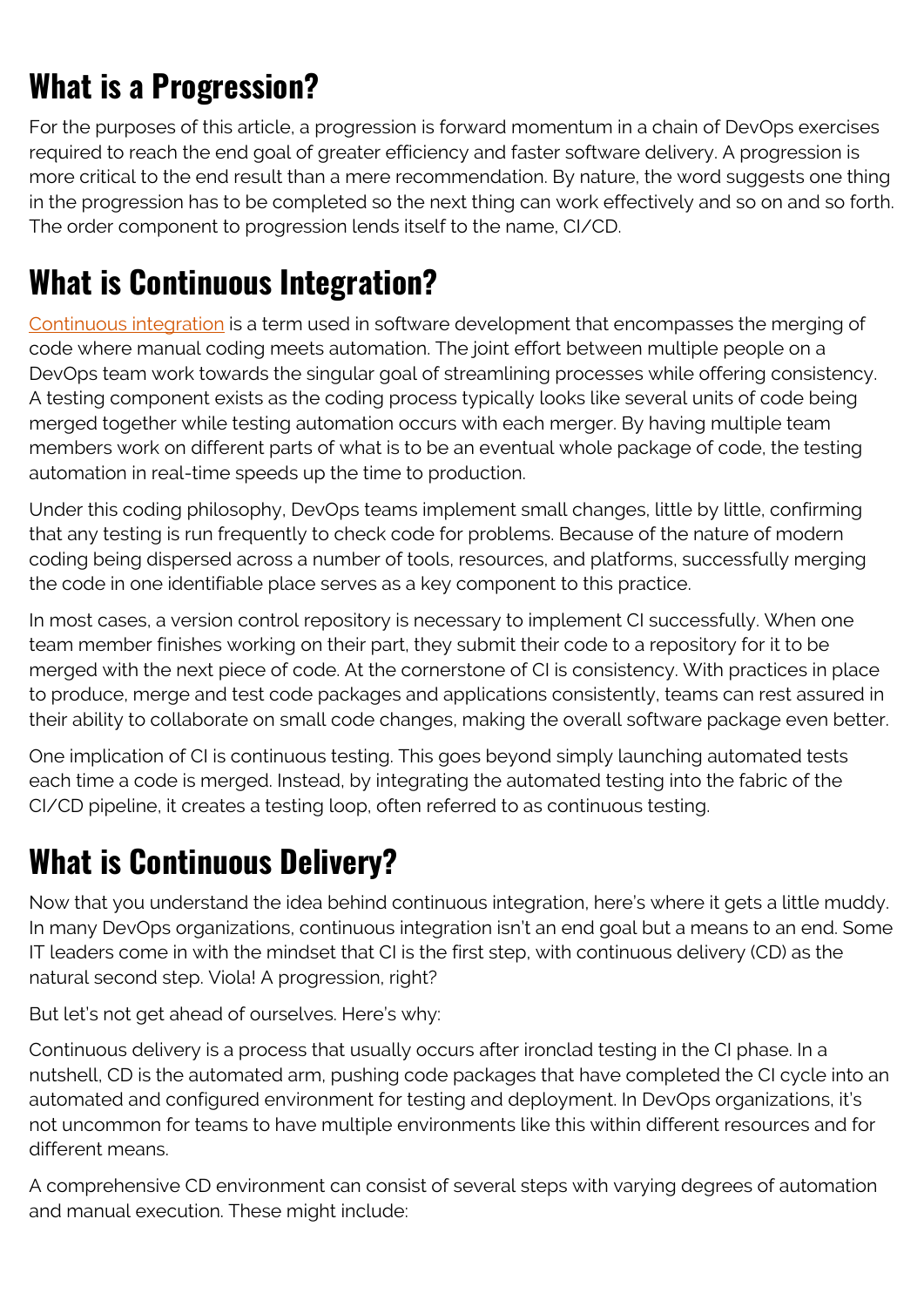- 1. Removing code from version control and executing a new build.
- 2. Moving code from one computing environment to another.
- 3. Managing environments and configurations to support code.
- 4. Executing all required cloud infrastructure steps.
- 5. Moving application components around to database services, API, or web servers as needed.
- 6. Creating logs and providing alerts.

As evidenced by the above steps, continuous delivery serves as a means to automating the environment and infrastructure required to support the code produced by the CI loop. For many companies, CI/CD is a means to reach the ultimate goal of continuous deployment, with CD being the necessary intermediary between the two.

However, unlike what some IT leaders may presume, CI/CD is **not** a progression.

In fact, the oft-sought-after continuous deployment isn't necessarily the right fit for all organizations, as we will further discuss below. It's best for DevOps organizations to use anything from CI and CD that makes sense for their enterprise business, in any order that works best for them. Imagine a company that has a great deal of compliance and regulatory constraints in the coding environment. This organization might skip CI completely and focus only on automating delivery. For that reason, CI/CD is not a true progression as we defined it above, because these functions can occur out of order or without the support of the other

### **What is Continuous Deployment**

So that leaves us with continuous deployment (also known as CD, confusing, right?). In many cases when businesses implement CI/CD, what they really want is CI/CD/CD. The philosophy of continuous deployment allows every step of the CI/CD/CD process to be automated without any manual involvement. For example, continuous delivery allows for the automating of merged code from the CI loop into further testing environments. But if you stop there, the act of deployment is still a manual one.

Enter continuous deployment.

With continuous deployment practices implemented successfully throughout a DevOps organization, the entire CI/CD/CD chain is automated, removing the manual step between final testing while moving the code to deployment environments. During this phase, each change is subject to automated testing. When it passes the testing phase, it moves directly to the production phase, allowing businesses to have multiple deployments in a single day.

That said, this final act isn't right for every business. Simply striving for continuous deployment without considering its benefit to your organization is a misguided act. One practice common in continuous deployment which encourages teams to hide work in progress behind features could cause the development process to become more cumbersome while making refactoring even more difficult. As such, business leaders should understand what they are seeking to get out of a CI/CD/CD philosophy without blindly seeking some random gold standard.

# **Summing It Up**

In the end, it's plain to see that neither CI/CD or CI/CD/CD constitutes a true progression. Because they don't rely on one another to move development forward, the best practices from each can be